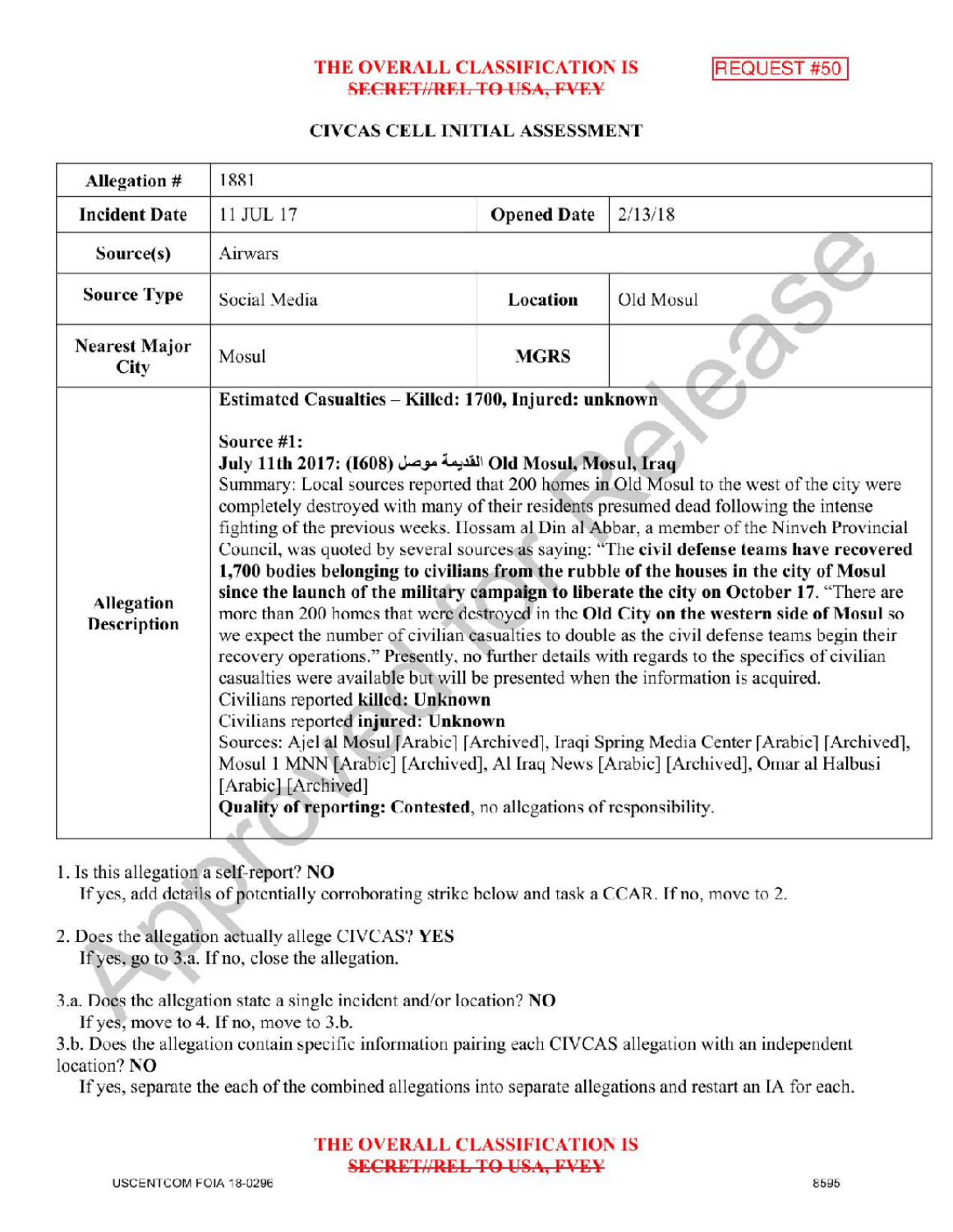# THE OVERALL CLASSIFICATION IS **SECRETIAREL TO USA, FVEY**

If no, send a RFI in an attempt to break out the locations and casualties into separate allegations, restart the IA

If unable to RFI the alleger, go to 7.

Analyst Comment: Request that an RFI be sent to Airwars asking that this allegation be broken down where possible by date, neighbourhood and event.

In the event this allegation cannot be divided into actionable items, suggest that it be closed.

4. Does the allegation contain:

a) a way to identify a 48 hour date range?

b) a specific location?

If yes to BOTH, go to 7. If EITHER are no, then go to 5.

5. Does the allegation contain :

a) a way to identify a 48 hour date range?

b) a specific time of day or timeframe?

c) a general location?

Ifyes to ALL three, then go the range?<br>frame?<br>to 7. If ANY are no, go to 6.

6.Does the allegation contain :

a) Video or photo evidence of CIVCAS that can be used to narrow the date/ time or location of the allegation?

 $\frac{1}{1}$  If yes, go to 7. If no, go to 6.b.

b) Are there at least two corroborating sources (total of 3) that independently reported the allegation?

 $\frac{1}{1}$  If yes, go to 7. If no, go to 6.c.

e) Any high quality sources?

If yes, go to  $7.$  If no, go to  $6.d.$ 

d) Specific facts that warrant a search for strikes?

 $\frac{1}{1}$  If yes, go to 7. If no, close the allegation.

7.a. Does the allegation contain sufficient information on the time, location and details to conduct <sup>a</sup> search for strikes? NO

If yes, go to 8. If no, go to  $7.h$ .

7.b. Explain in detail why there is insufficient information on the time, location, and details to conduct <sup>a</sup> search for strikes.

IZ &  $MAT:$ CAOC log:  $CJTF$  log:

ŁZ  $C_{\textit{JFLCC log, - email (Start 18 MAX 2017)}}$ :

¥ og, -email (Start 22 JUL 2017):

THE OVERALL CLASSIFICATION IS SECRET//REL TO USA, FVEY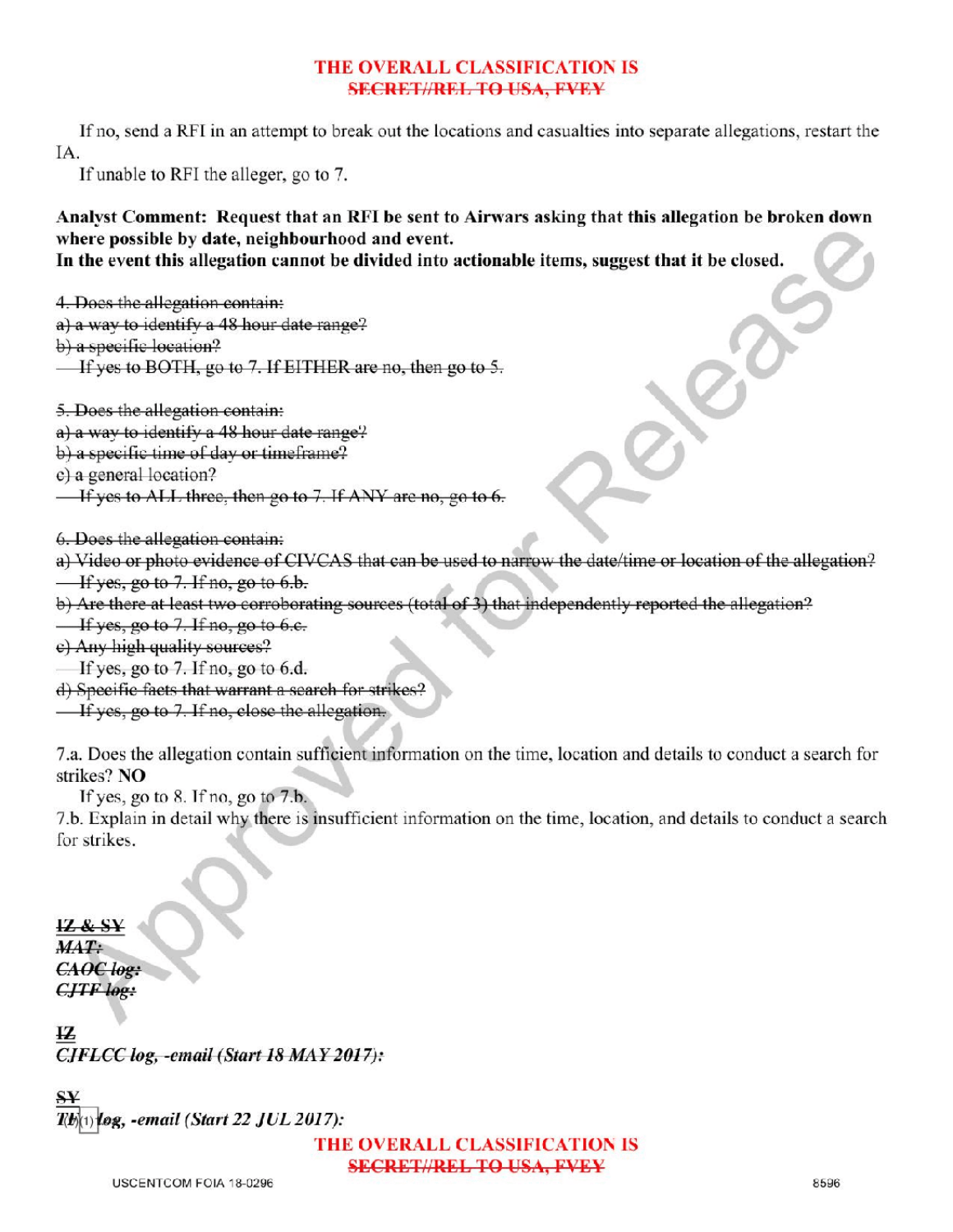## THE OVERALL CLASSIFICATION IS **SECRET//REL TO USA, FVEY**

8. Are there any potentially corroborating strikes?

If yes, answer the questions below and task  $CCAR$ .

**If no, provide a detailed explanation and close the allegation.** 

1. Assessed date of incident:

2. Location:

3. Potentially Corroborating Strike Information: MGRS: **Strike Number:**  $\mathbf{D} \mathbf{T} \mathbf{G}$ : Target: Dynamic/Deliberate: Aircraft: Call Sign: Nationality: Munitions & Number dropped: Target Number: **TEA:**  $BE$  #: France

Non-US Coalition Involvement:

Decision: Although the allegation needs further information, Airwars has currently suspended their RFI responses to CJTF. Close at the IA due to insufficient information as to time, locations, and details to conduct an assessment of credibility.